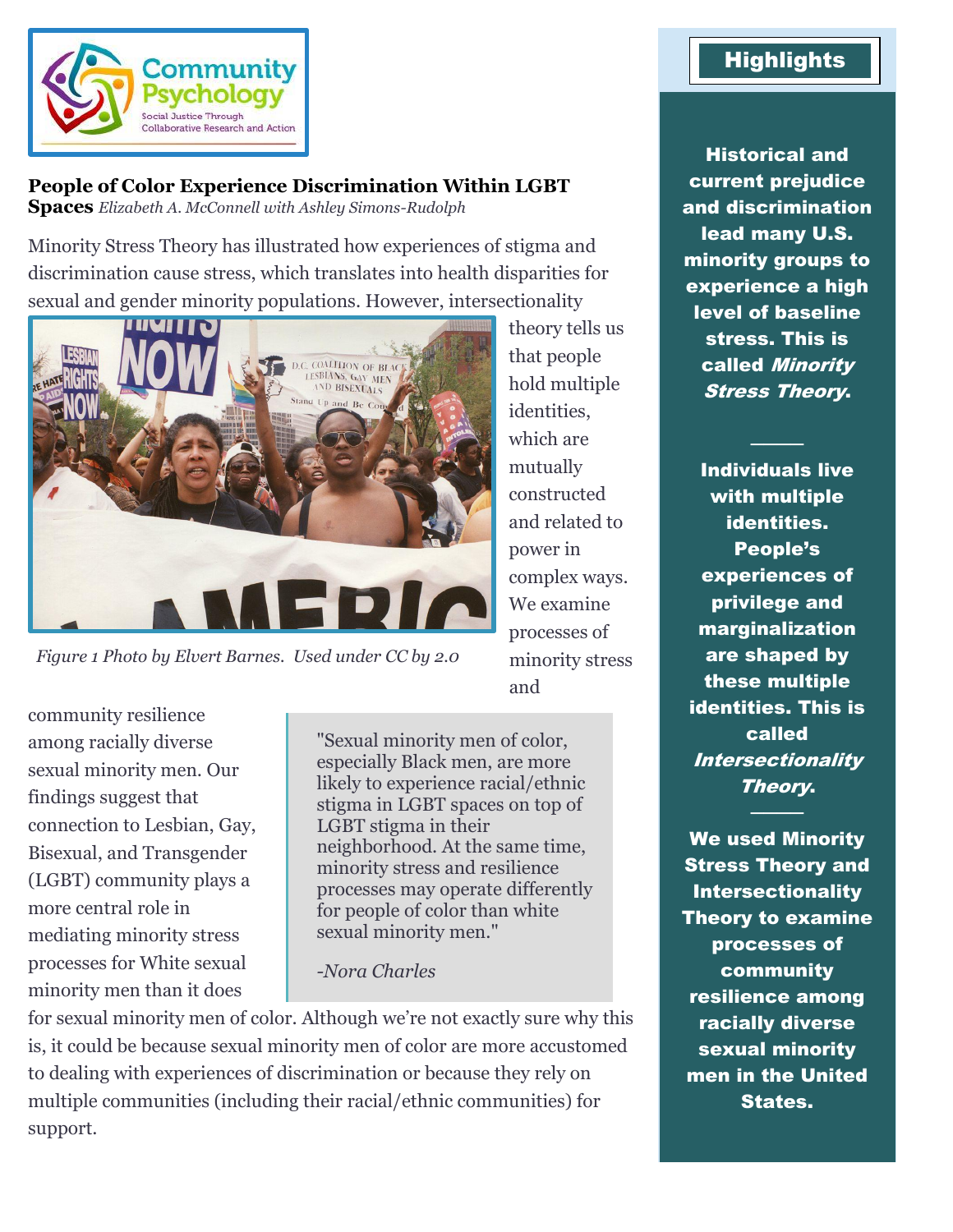Our findings show the importance of understanding intersectionality in community-based research. Previous research has largely focused on sexuality-based minority stress, which may miss the ways that people of color (POC) sexual and gender minorities are also coping with racial/ethnic stress. For example, Black participants in our study reported the highest levels of racial/ethnic stigma in LGBT spaces. Our identities and their relationships to structures of power are complicated, and we should strive to incorporate this complexity into our research questions and methods!

## *Methods*

We used pop-up ads in a geosocial networking application for gay and bisexual men to recruit participants from all over the United States. Participants answered survey questions about their experiences of stigma, connection to LGBT community, and stress.

Data analysis for this study involved two steps. First, we examined racial/ethnic group differences in two forms of stigma: racial/ethnic stigma in LGBT spaces and LGBT stigma in one's neighborhood. Next, we looked at the relationships between stigma, connection to LGBT community, and stress. We were interested in how these relationships may be similar or different for White and POC participants.

# HOW DID A COMMUNITY **PSYCHOLOGY** PERSPECTIVE INFORM YOUR UNDERSTANDING OF THE ISSUES, RESULTS, AND IMPLICATIONS?

Community psychology provided the foundation for this work in several ways. First, from a social justice perspective, we were interested in how sexual and racial/ethnic identities shaped participants' relationships to power. From a strengths-based perspective, we were interested in examining processes of resilience. From a community perspective, we were interested in how connection to LGBT community may operate as a form of community resilience that buffers the impacts of stigma on stress.

## **Results**

- ➢ Black sexual minority men reported the highest levels of racial/ethnic stigma in LGBT spaces, and White sexual minority men reported the lowest levels.
- ➢ Connection to LGBT community appears to be more important in explaining the relationship between stigma and stress for White sexual minority men than it is for sexual minority men of color.
- ➢ POC participants may be more accustomed to dealing with experiences of stigma, or may rely on more diverse community affiliations to manage minority stress.
- ➢ Results show how important it is to consider intersectional identities in studying people's experiences of stigma and discrimination.